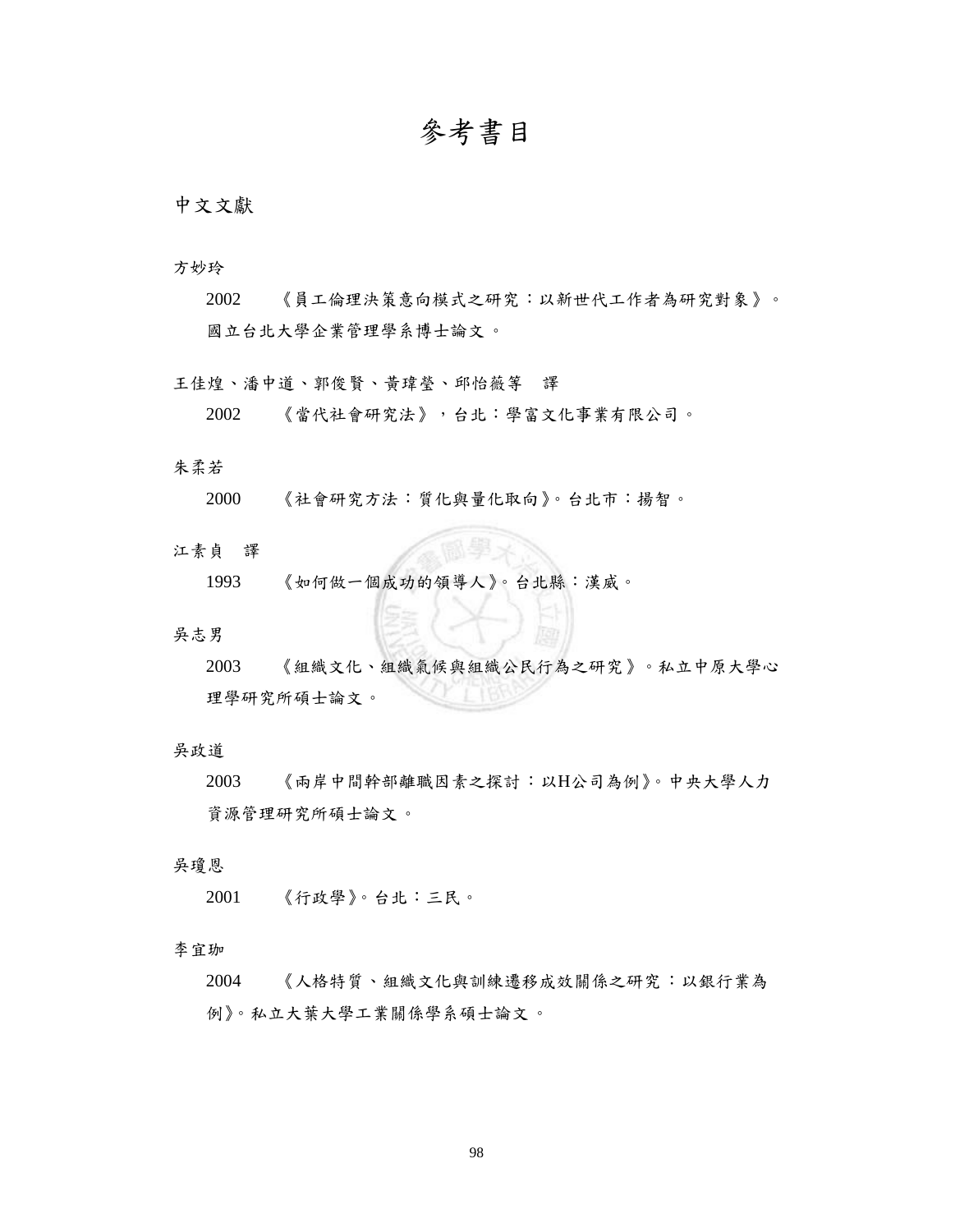## 李進昌

2005 《員工倫理氣候認知及組織公平對員工道德行為承諾之影響:以大 陸籍員工為例》。大葉大學國際企業管理學系碩士班碩士論文 。

## 李雄揮 譯

1990 《倫理學》。台北:五南。

#### 李榮霈

2002 《兩岸台商企業員工離職因素比較研究》。大葉大學國際企業管理 研究所碩士論文。

#### 李美華、孔祥明、林嘉娟、王婷玉等 譯

1998 《社會科學研究方法》,台北:時英出版社。

## 汪益 譯

1992 《一分鐘倫理管理》。台北:聯經。

#### 林山田

2001 《論權貴犯罪》。台灣本土法學雜誌,第18期,1-21頁。

#### 林文卿

2004 《老子《道德經》領導思想現代意涵之探討》。私立大葉大學事業 經營研究所碩士論文。

## 邱文松

2002 《企業倫理課程對商學院學生道德考量、職業道德認知與倫理價值 觀之影響》。中原大學會計學系碩士學位論文。

施威年

2003 《高階主管轉化型領導、團隊型組織與員工服務態度關聯性之研 究:以非營利組織為例》。私立長榮大學經營管理學系碩士論文。

洪春吉

1997 〈我國紡織業之領導型態與企業文化〉,《交大管理學報》,17(3), 1-21。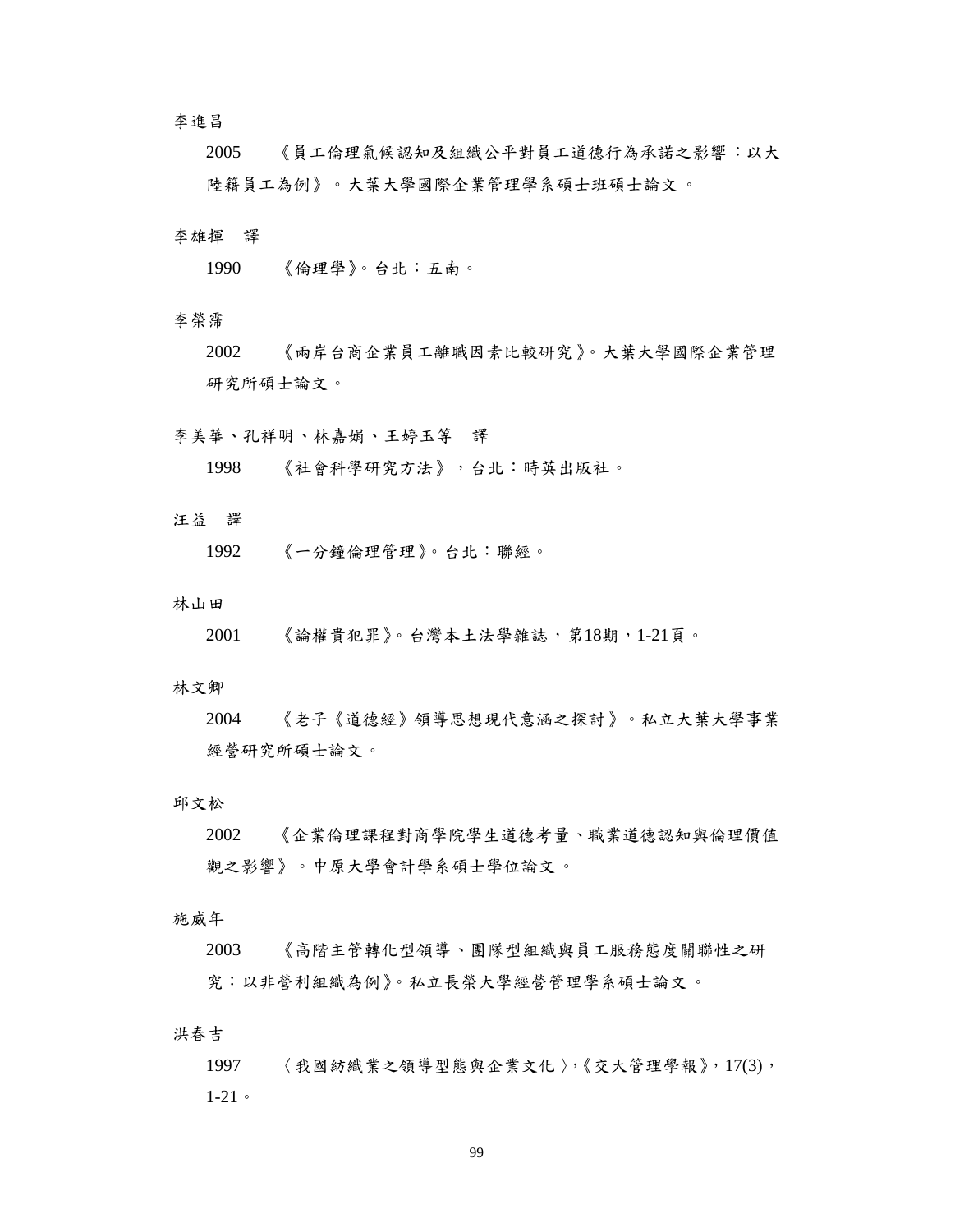洪春吉

1999 〈台灣地區中、美、日資企業之企業文化與領導行為關係比較 〉。 《屏東科技大學學報》,8(2),157-172。

## 洪紹榮

2004 《組織認同、領導風格與海外派遣員工工作投入關係之研究 》。私 立大葉大學國際企業管理學系碩士論文。

#### 胡美琳

2001 《非營利事業機構組織文化、轉換型領導與員工工作態度關係之研 究:以南部七縣市政府為例》。私立長榮管理學院經營管理研究所碩士論文。

## 徐曉佩 譯

2003 《領導是一種生活方式》。台北:臉譜。

## 高敬文

1996 《質化研究方法論》。台北市:師大書苑。

#### 張萬坤

2001 《組織文化與組織承諾之研究:以中華電信長通分公司台中營運處 為例》。東海大學公共事務碩士在職專班碩士論文。

## 張潤書

| 2000 | 《行政學》。台北:三民。 |  |  |
|------|--------------|--|--|
|------|--------------|--|--|

## 梁若瑜 譯

2002 《從信任開始》。台北:麥田。

## 陳千玉 譯

2003 《組織文化與領導》。台北:五南。

#### 陳坤發

2001 《公務人員行政倫理認知研究--地方行政菁英調查分析》。東海大學 公共事務碩士在職專班碩士論文。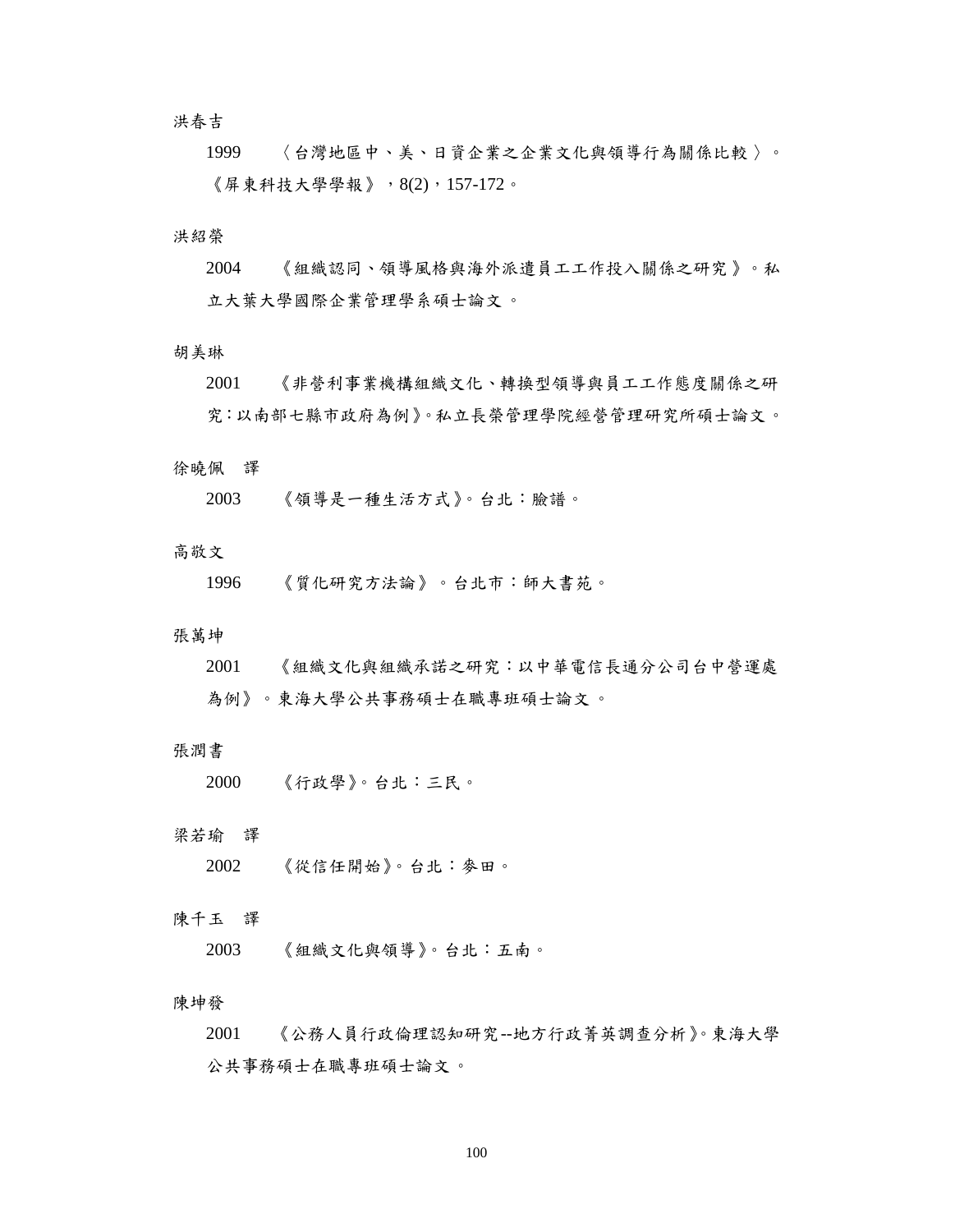## 陳特

1994 《倫理學釋論》。台北:東大圖書。

## 陳樹

1998 《領導風格與組織文化關聯性之研究》。台灣大學商學系博士論文。

## 黃淑瑱

2003 《公司倫理規範與業務員道德屬性對行銷道德意圖影響之研究 一以 台中地區壽險業為例》。朝陽科技大學保險金融管理系碩士論文。

#### 黃慶明 編著

1998 《倫理學講義》。台北:洪葉文化。

## 楊振富 譯

1997 《領導者:領導如何成功?》,台北:實學社。

## 詹靜芬

2003 《我國公務人員行政倫理困境之研究:以中央行政機關中級主管為 研究對象》。國立政治大學公共行政學系博士論文。

#### 趙必孝

1990 《金融自由化與金融機構人員離職因素關係之研究:以高雄市金融 機構為對象》。中山大學企業管理研究所碩士論文。

## 蔡仁厚

1987 《儒家思想的現代意義》。台北:文津。

#### 蕭武桐

2001 《公務倫理》。台北:智勝文化。

#### 羅虞村

1999 《領導理論研究》。台北:文景。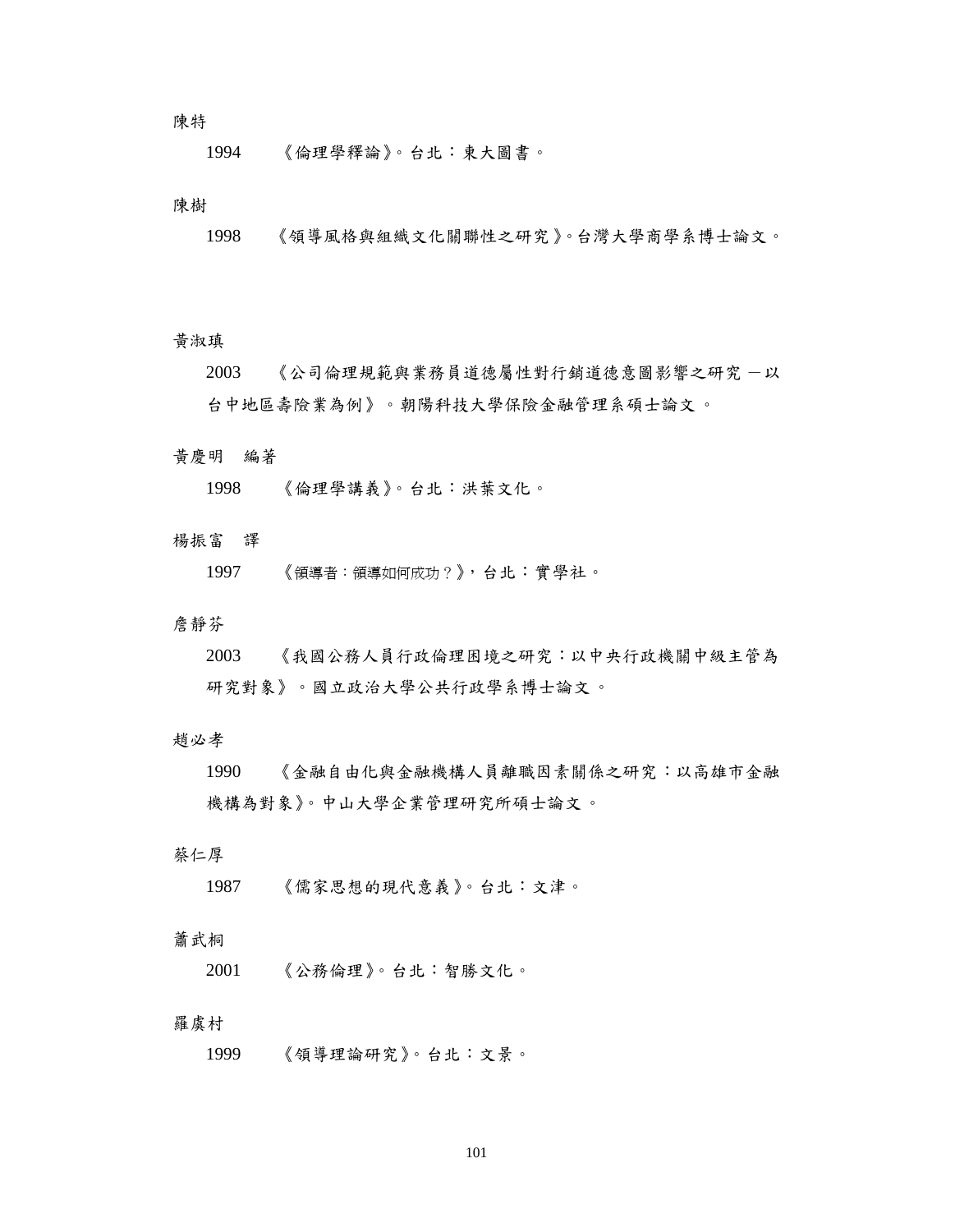#### 譚家瑜 譯

1992 《新領導力》。台北:天下文化。

# **英文文獻**

- Baier, Annette C.: 1992, "Trusting People", *Philosophical Perspectives*, 6, 137-153.
- Baker, M. B.: 1993, "Private codes of corporate conduct: Should the fox guard the henhouse?", *The University of Miami Inter-American Law Review*, 24, 400-433.
- Baucus, M. S.: 1989, "Why Firms Do It and Wh at Happens to Them: A Reexamination of the Theory of Illegal Corporate Behavior", W. C. Frederick (ed.), *Research in Corporate Social Performance and Policy* 11 (JAI Press, Greenwich, CT), 93-118.
- Bennis, Warren G. & Burt Nanus: 1985. *Leaders: the strategies for taking charge* (Harper and Row, New York).
- Berman, E. M. & J. P. West, 1997, "Managing ethics to improve performance and build trust", *Public Integrity Annual*, 23-31.
- Berman, E. M., J. P. West & A. Cava: 1994, "Ethics management in municipal governments and large firms: Exploring similarities and differences", *Administration and Society*, 26, 185-203.
- Beyer, J. M. & D. Nino: 1999, "Ethics and cultures in international business ", *Journal of Management Inquiry* , 8, 3, 287.
- Bourgault, J., S. Dion & M. Lemay: 1993, "Creating a Corporate Culture: Lessons from the Canadian Federal Government", *Public Administration Review*, 53, 1, 73-80.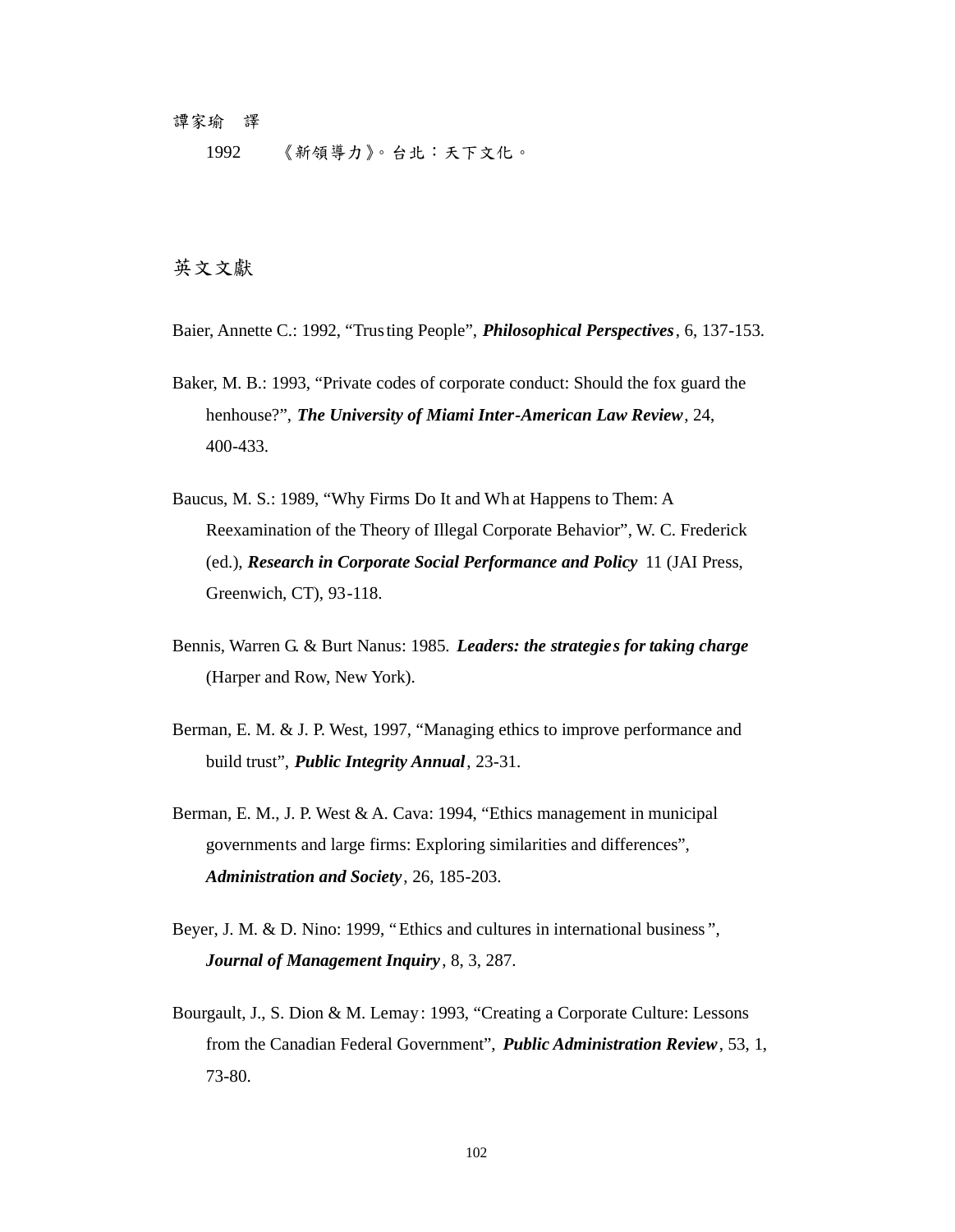- Brien, Andrew: 1998, "Professional Ethics and The Culture of Trust", *Journal of Business Ethics***,** 17, 391-409.
- Bruce, W.: 1994, "Ethical people are productive people", *Public Productivity and Management Review***,** 17, 241-252.
- Bruce, W.: 1996, "Codes of Ethics and Codes of Conduct: Perceived contribution To the Practice of Ethics in Local Government", *Public Integrity Annual*, 23-30.
- Burke, F. & A. Black: 1990, "Improving organizational productivity: Add ethics", *Public Productivity and Management Review*, 14, 121-133.
- Carlson, Dawn S. & Pamela L. Perrewe: 1995, "Institutionalization of organizational ethics through transformational lea dership", *Journal of Business Ethics*, 14, 10, 829-839.
- Carnevale, D. G. & B. Wechsler: 1992, "Trust in the public sector: Individual and organizational determinants" **,** *Administration and Society*, 23, 471-494.
- Claver, Enrique, Juan Llopis & José L. Gascó : 2002, "A Corporate Culture Pattern to Manage Business Ethics", *International Journal of Value - Based Management*, 15, 2, 151.
- Connell, Julia & Natalie Ferres: 2003, "Engendering trust in manager -subordinate relationships: Predictors and outcomes", *Personnel Review***,** 32, 569-587.
- Denhardt, K. G.: 1991, "Unearthing the Moral Foundations of Public Administration: Honor, Benevolence, and Justice", James S. Bowman (eds.), *Ethical Frontiers In Public Management*, 91-113.
- Douglas, P. C. & B. N. Schwartz : 1999, "Values as the Foundation for Moral Judgment: Theory and Evidence in an Accounting Context", *Research on Accounting Ethics*, 5, 3-20.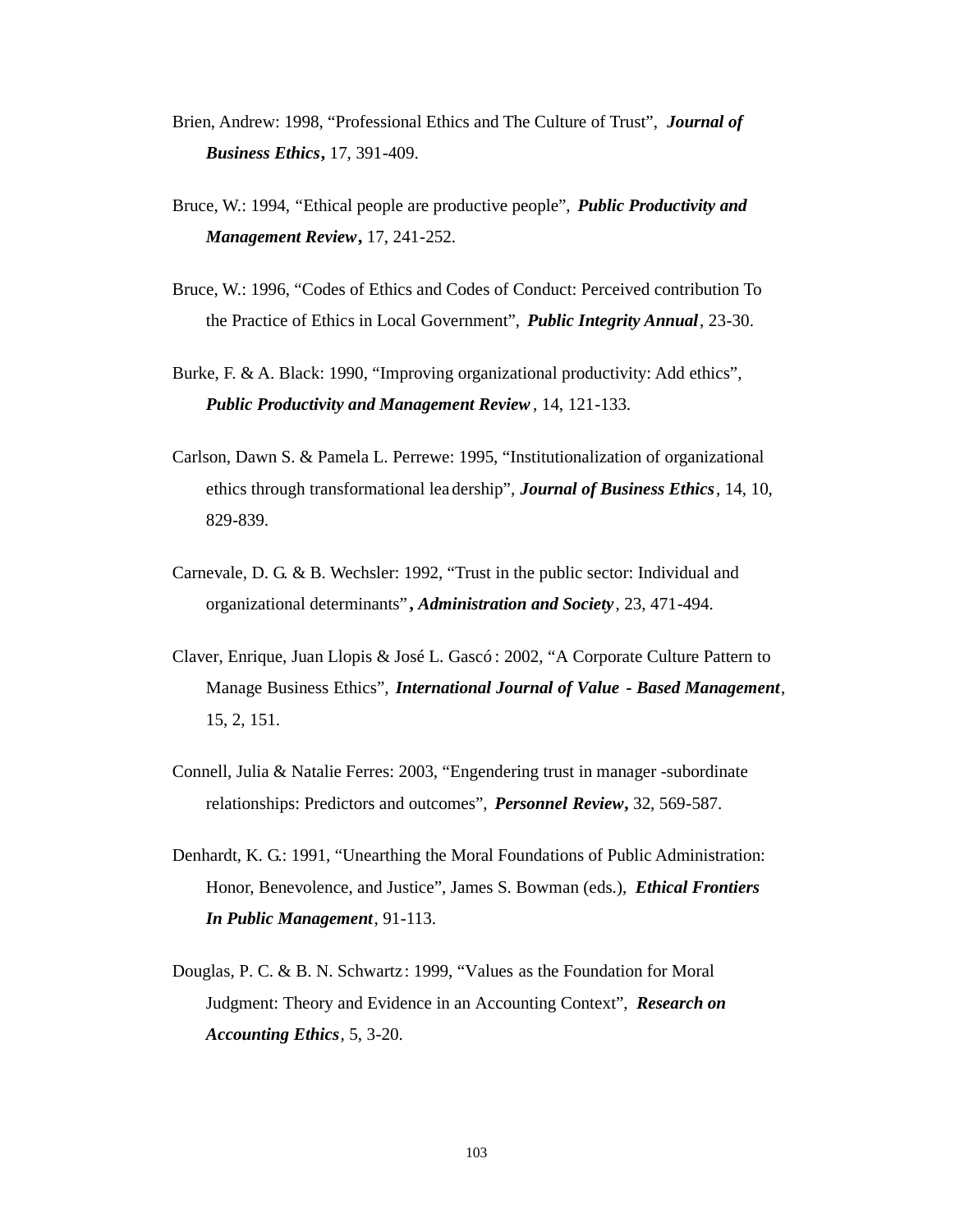- Douglas, P. C., R. A. Davidson & B. N. Schwartz: 2001, "The Effect of Organizational Culture and Ethical Orientation on Accountan ts' Ethical Judgments', *Journal of Business Ethics*, 34, 101-121.
- Fogarty, T. J.: 1992, "Organizational Socialization in Accounting Firms: A Theoretical Framework and Agenda for Future Research", *Accounting, Organizations and Society*, 17 (Feb), 129-149.
- Fudege, R. S. & J. L. Schlacter: 1999, "Motivating Employees to Act Ethically: An Expectancy Theory Approach", *Journal of Business Ethics*, 18, 295-304.
- Gatewood, Robert D. & Archie B. Carroll: 1991, "Assessment of Ethical Performance of Organization Members: A Conceptual Framework", *The Academy of Management Review***,** 16, 4, 667-690.

Gebler, David: 2006, "Creating an ethical culture", *Strategic Finance*, 87, 11.

- Gordon, A.: 1995, "The Work of Corporate Culture: Diversity Management", *Social Text*, 44, 3-30.
- Grube, J. W., D. M. Mayton, II, & S. J. Ball-Rokeach: 1994, "Inducing Change in Values, Attitudes, and Behaviors: Beliefs System Theory and the Method of Value Self-confrontation"**,** *Journal of Social Issues***,** 50, 153-173.
- Guy, Mary E.: 1991, "Using High Reliability Management to Promote Ethical Decision Making", James S. Bowman (eds.), *Ethical Frontiers In Public Management*, 185-204.
- Heckathorn, D. D.: 1990, "Collective Sanctions and Compliance Norms: A Formal Theory of Group-Mediated Social control", *American Sociological Review*, 55, 366-384.
- Hitt, William D.: 1990, *Ethics and Leadership: Putting theory into practice* , Battelle Memorial Institute Press.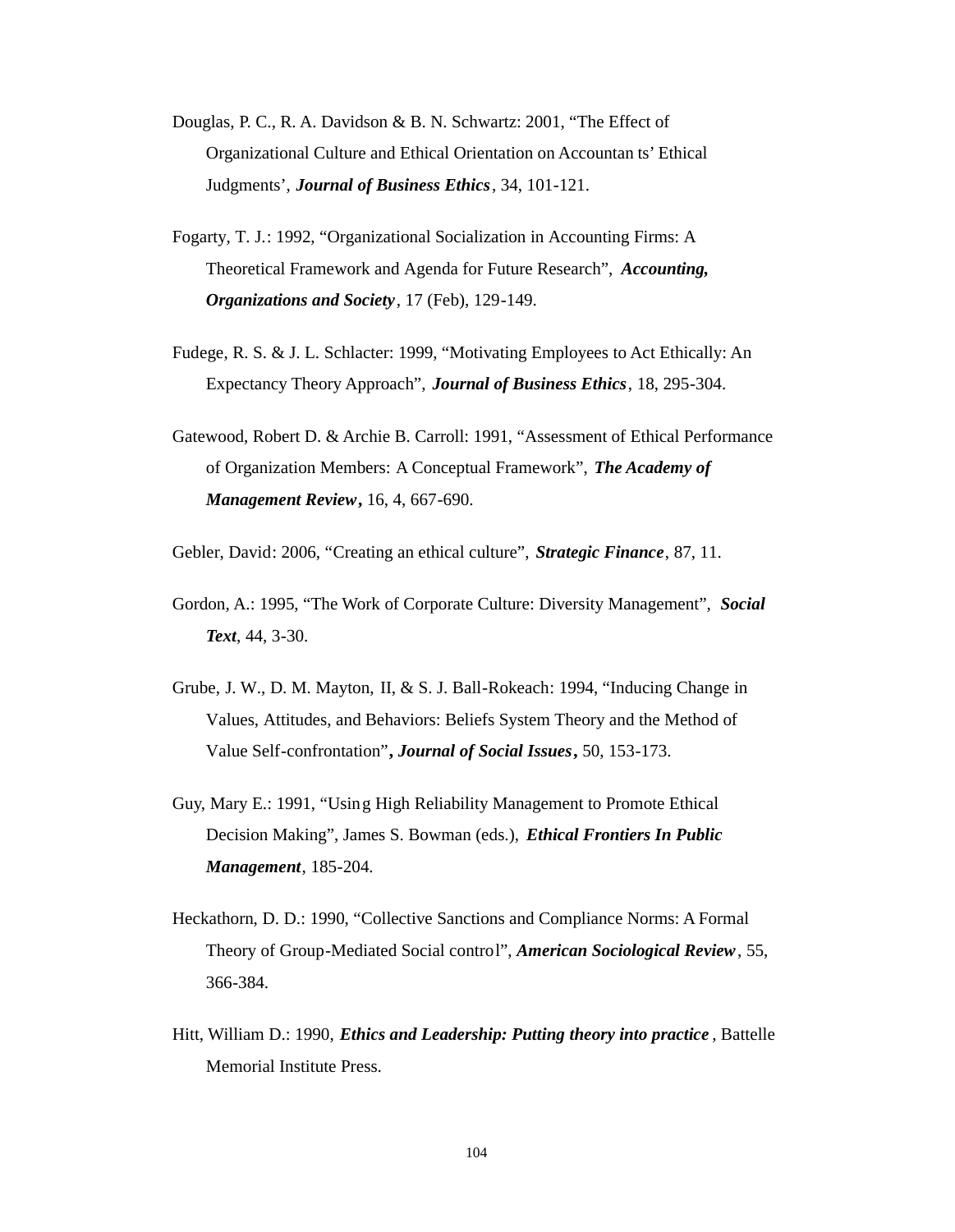- Hunt, S. D. & S. J. Vitell: 1986, "A General Theory of Marketing Ethics", *Journal of Macromarketing*, 6, 5-16.
- Hunt, S. D. & S. J. Vitell: 1992, "The General Theory of Marketing Ethics: A Respective and Revision", J. Quelch and C. Smith (eds.), *Ethics in Marketing* (Irwin, Chicago, IL).
- Hunt, S. D., V. R. Wood & L. B. Chonko: 1989, "Corporate Ethical V alues and Organizational Commitment in Marketing", *Journal of Marketing*, 53, 79-90.
- Jose, A. & M. S. Thibodeaux: 1999, "Institutionalization of Ethics: The Perspective of Managers", *Journal of Business Ethics*, 22, 133-143.
- Karmasin, M.: 2002, "Towards a Meta Ethics of Culture Halfway to a Theory of Metanorms", *Journal of Business Ethics*, 39, 4, 337.
- Key, S.: 1999, "Organizational Ethical Culture: Real or Imagined?", *Journal of Business Ethics*, 20, 217-225.
- Key, S.: 2002, "Perceived Managerial Discretion: An Analysis of Individual Ethical Intensions", *Journal of Management Issues*, 14, 218-233.
- Kluckhohn, C.: 1951, "The Study of Culture", in D. Lerner and H. D. Lasswell (eds.), *The Policy Sciences* (Stanford University Press, Stanford. CA).
- Knouse, S. B. & R. A. Giacalone: 1992, "Ethical Decision -Making in Business: Behavioral Issues and Concerns", *Journal of Business Ethics***,** 11, 369-377.
- Koh, H. C. & E. H. Y. Boo: 2004, "Organizational ethics and employee satisfaction and commitment", *Management Decision*, 42, 5/6, 677.
- Kohlberg, Lawrence: 1984, *The Psychology of Moral Development Volume 2 : The Nature and Validity of Moral Stages* (Harper & Row Publishers, New York).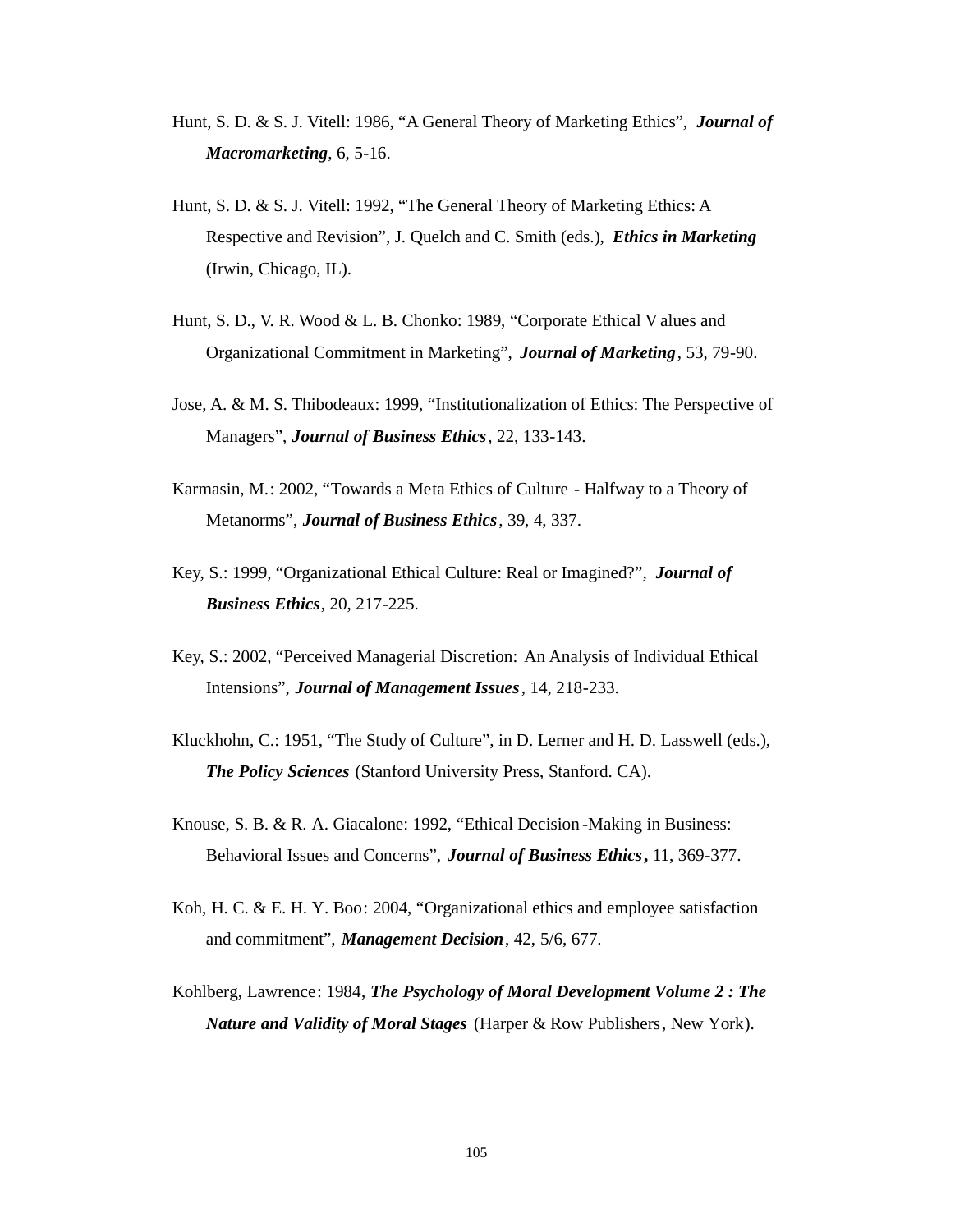- Liu, Anita M. M., Richard Fellows & Jess Ng : 2004, "Surveyors' perspectives on ethics in organizational culture", *Engineering, Construction and Architectural Management*, 11, 6, 438.
- McEvily, Bill, Vincenzo Perrone, & Akbar Zaheer: 2003, "Trust as an Organizing Principle", *Organization Science*, 14, 91-103.
- Menzel, Donald C.: 2000, "Ethics Management in Public Organization: What, Why, How?", *Handbook of Administration Ethics*, 355-385.
- Micelli, M. P. & J. P. Near: 1984, "The Relationships Among Beliefs, Organization Position, and Whistle-Blowing Status: A Discriminate Analysis", *Academy of Management Journal*, 27, 687-705.
- Micelli, M. P. & J. P. Near: 1985, "Characteristics of Organizational Climate and Perceived Wrongdoing Associated with Whistle -Blowing Decisions", *Personnel Psychology*, 28, 525-544.
- Micelli, M. P. & J. P. Near: 1992, *Blowing the Whistle: The Organizational and Legal Implications for Companies and Employees* (Lexington, New York).
- Moeller, C.: 1988, "Ethics Training", Elizabeth k. Kellar (eds.), *Ethical Insight Ethical Action*, 116-130.
- Near, J. P., M. S. Baucus & M. P. Micelli: 1993, "The Relationship Between Values and Practices: Organizational Climates for Wrongdoing", *Administration and Society*, 25(2), 204-226.
- Ouchi, W. G.: 1979, "A Conceptual Framework for the Design of Organizational Control Mechanisms", *Management Science***,** 25 (Sep), 833-848.
- Ouchi, W. G.: 1980, "Markets, Bureaucracies, and Clans", *Administrative Science Quarterly*, 25 (Mar), 129-141.
- Patton, M. Q.: 2002, *Qualitative Research & Evaluation Methods*, Thousand Oaks: Sage Publications.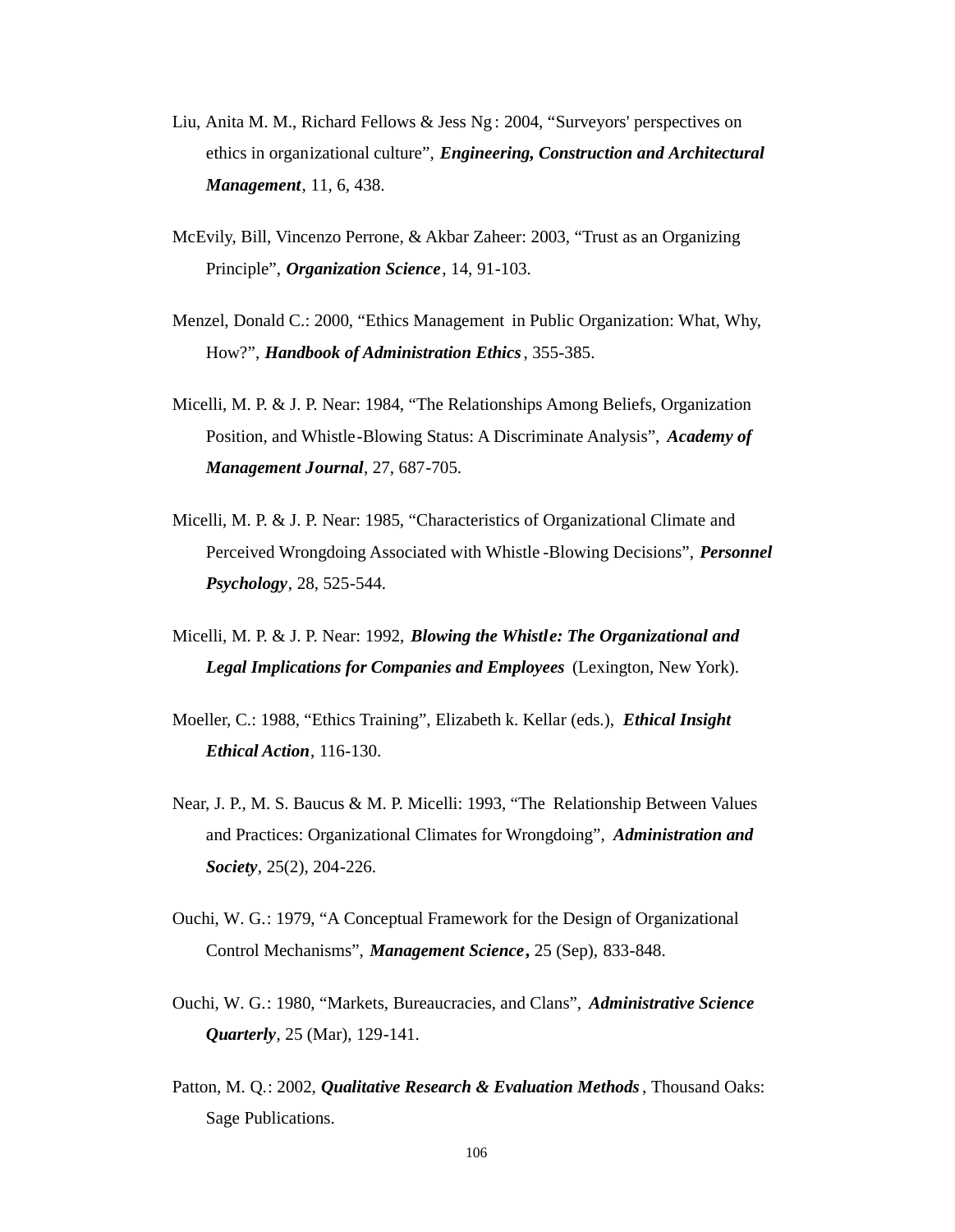- Peters, T. J. & R. H. Waterman, Jr.: 1982, *In Search of Excellence: Lessons from America's Best-run Companies* (Harper and Row, New York).
- Ponemon, L. A. & A. Glazer: 1990, "Accounting Education and Ethical Development: The Influence of Liberal Learning on Students and Alumni in Accounting Practice", *Issues in Accounting Education*, 5 (Fall), 195-208.
- Ponemon, L. A.: 1990, "Ethical Judgments in Accounting: A Cognitive-developmental Perspective", *Critical Perspectives on Accounting* , 1, 191-215.
- Ponemon, L. A.: 1992, "Ethical Reasoning and Selectio n-socialization in Accounting", *Accounting, Organizations and Society* , 17 (April/May), 239-258.
- Procario-Foley, Elena G. & David F. Bean: 2002, "Institutions of Higher Education: Cornerstones in Building Ethical Organizations", *Teaching Business Ethics***,** 6, 1, 101.
- Pugh, D. L.: 1991, "The Origins of Ethical Frameworks in Public Administration", In James S. Bowman (eds.), *Ethical Frontiers In Public Management*, 9-33.
- Ravlin, E. C. & B. M. Meglino: 1987, "Issues in Work Values Measurement", *Research in Corporate Social Performance and Policy* , 9, 153-183.

Robbins, S.: 1993, *Organizational Behavior* (Prentice-Hall, New Jersey).

- Robinson, S. L. & Bennett, R. J.: 1995, "A Typology of Deviant Workplace Behaviors: A Multidimensional Scaling Study, *Academy of Management Journal***,** 38.
- Rokeach, M.: 1972, *Beliefs, Attitudes, and Values* (Jossey-Bass, San Francisco).
- Schein, Edgar H.: 1985, *Organizational culture and leadership* (Jossey-Bass, San Francisco).
- Schein, Edgar H.: 1992, *Organizational culture and leadership* (Jossey-Bass, San Francisco).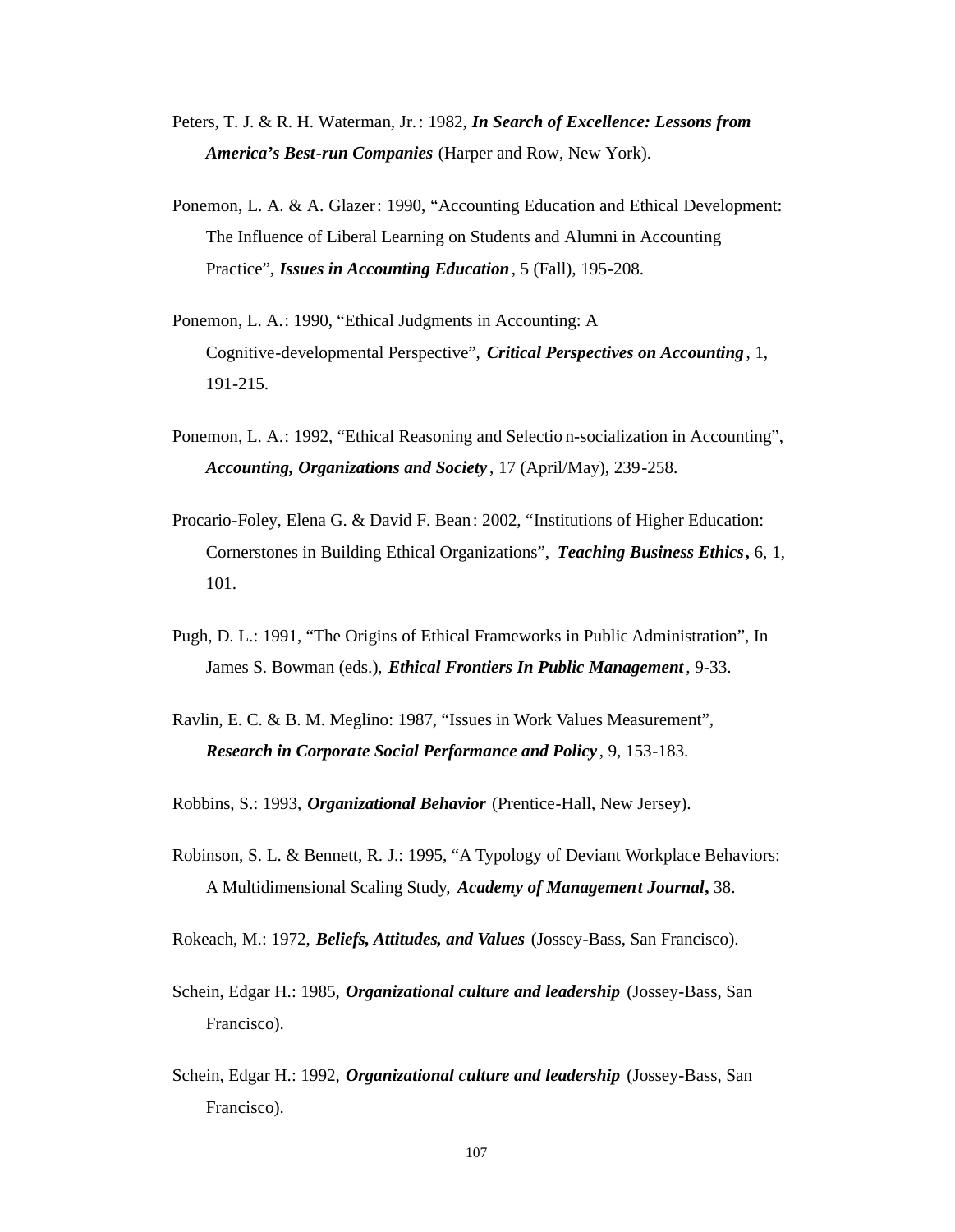- Sergiovanni, T. J.: 1990, *Value-added leadership: How to get extraordinary performance in schools* (HarcourtBrace Jovanovich, New York).
- Shih, Chia-Mei & Chin-Yuan Chen: 2006, "The Effect of Organizational Ethical Culture on Marketing Managers' Role Stress and Ethical Behavioral Intentions", *Journal of American Academy of Business, Cambridge* , 8, 1.
- Simons, Tony L.: 1999, "Behavioral integrity as a critical ingredient for transformational leadership", *Journal of Organizational Change Ma nagement*, 12, 89-104.
- Sims, R. L. & T. L. Keon: 1999, "Determinants of Ethical Decision Making: The Relationship of the Perceived Organizational Environment", *Journal of Business Ethics***,** 19, 393-401.
- Sims, R. R.: 1992, "Linking Groupthink to Unethical Beha vior in Organizations", *Journal of Business Ethics*, 11, 651-662.
- Sinclair, A.: 1993, "Approaches to Organizational Culture and Ethics", *Journal of Business Ethics*, 12, 63-73.
- Singhapakdi, A. , S. J. Vitell & Franke, G. R.: 1999, "Antecedents, Consequences, and Mediating Effects of Perceived Moral Intensity and Personal Moral Philosophies", *Academy of Marketing Science*, 27, 19-36.
- Singhapakdi, A.: 1993, "Ethical perceptions of marketers: The interaction effects of Machiavellianism and organizational ethical culture", *Journal of Business Ethics***,** 12, 5, 407.
- Stead, W. Edward , Dan L. Worrell & Jean Garner Stead : 1990, "An Integrative Model For Understanding And Managing Ethical", *Journal of Business Ethics*, 9, 3, 233-242.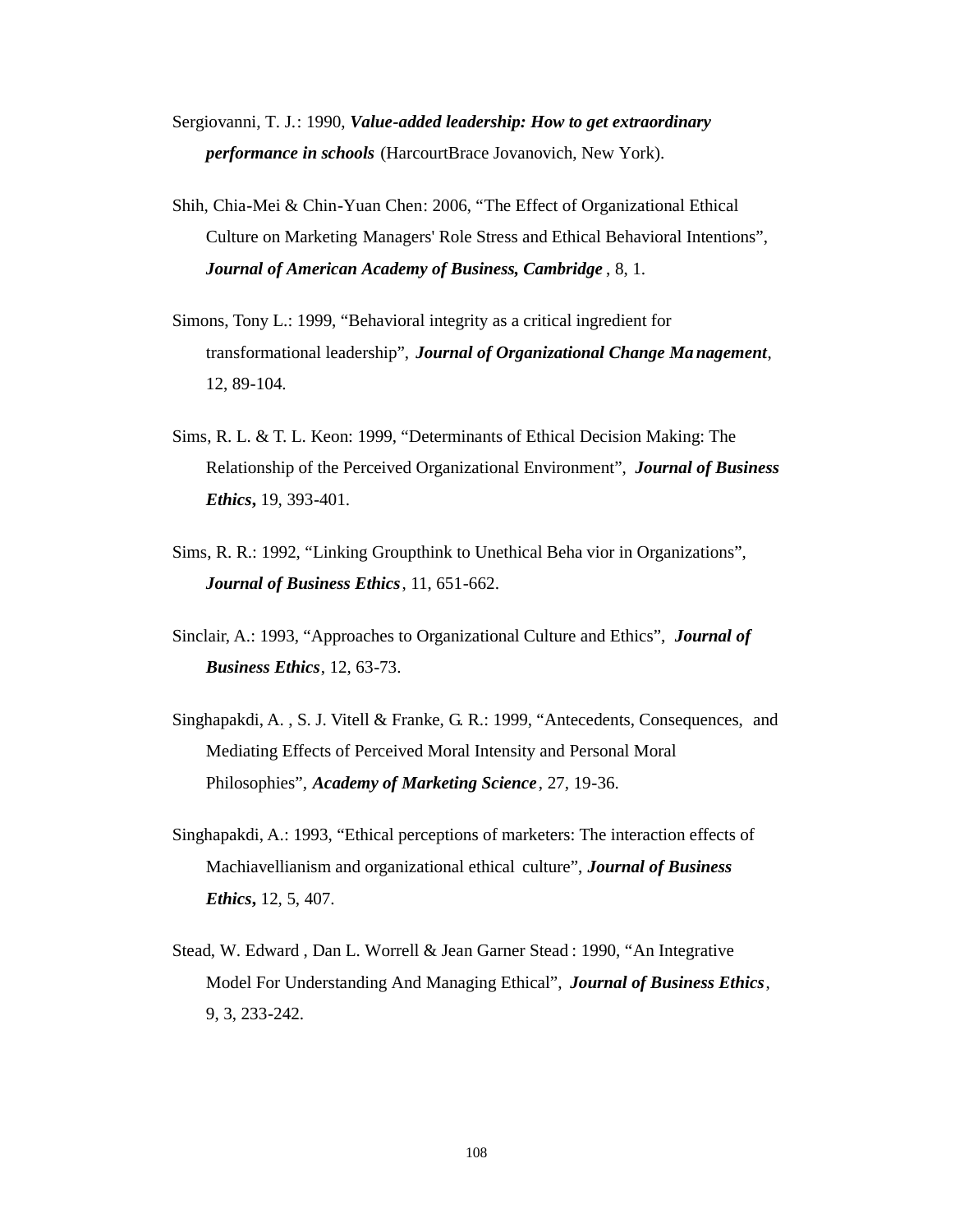- Stoner, C. R.: 1989, "The Foundations of Business Ethics: Exploring the Relationship between Organization Culture, Moral Values and Actions", *Advanced Management Journal*, 54, 38-43.
- Sutton, Michael H.: 1988, "A Question Of Ethics: The Role Of CPAs In Modern Society", *Survey of Business***,** 24, 1, 9-14.
- Svensson, Göran & Greg Wood: 2003, "The dynamics of business ethics: A function of time and culture--cases and models", *Management Decision*, 41, 4, 350.
- Thompson, D. F.: 1992, "Paradoxes of government ethics", *Public Administration Review*, 52, 254-259.
- Treadway Commission: 1987, *Report of the National Commission on Fraudulent Financial Reporting* (National Commission on Fraudulent Financial Reporting, Washington, DC).
- Trevino, L. K., C. D. Sutton & R. W. Woodman: 1985, "Effects of Reinforcement Contingencies and Cognitive Moral Development on Ethical Decision -Making Behavior", paper presented at the Annual Meeting of the Academy of Management, San Diego, August.
- Trevino, L. K., K. D. Butterfield & D. L. McCabe: 1995, "Contextual Influences on Ethics-Related Outcomes in Organizations: Rethinking Ethical Climate and Ethical Culture", paper presented at the Annual Meeting Academy of Management Meeting, Vancouver, BC, August.
- Trevino, L. K., K. D. Butterfield & D. L. McCabe: 1998, "The Ethical Context in Organizations: Influences on Employee Attitudes and Behavior", *Business Ethics Quarterly*, 8, 447-476.
- Trevino, L. K.: 1986, "Ethical Decision Making in Organizations: A Person -Situation Interactionism Model", *Academy of management Review*, 11, 3, 601-617.